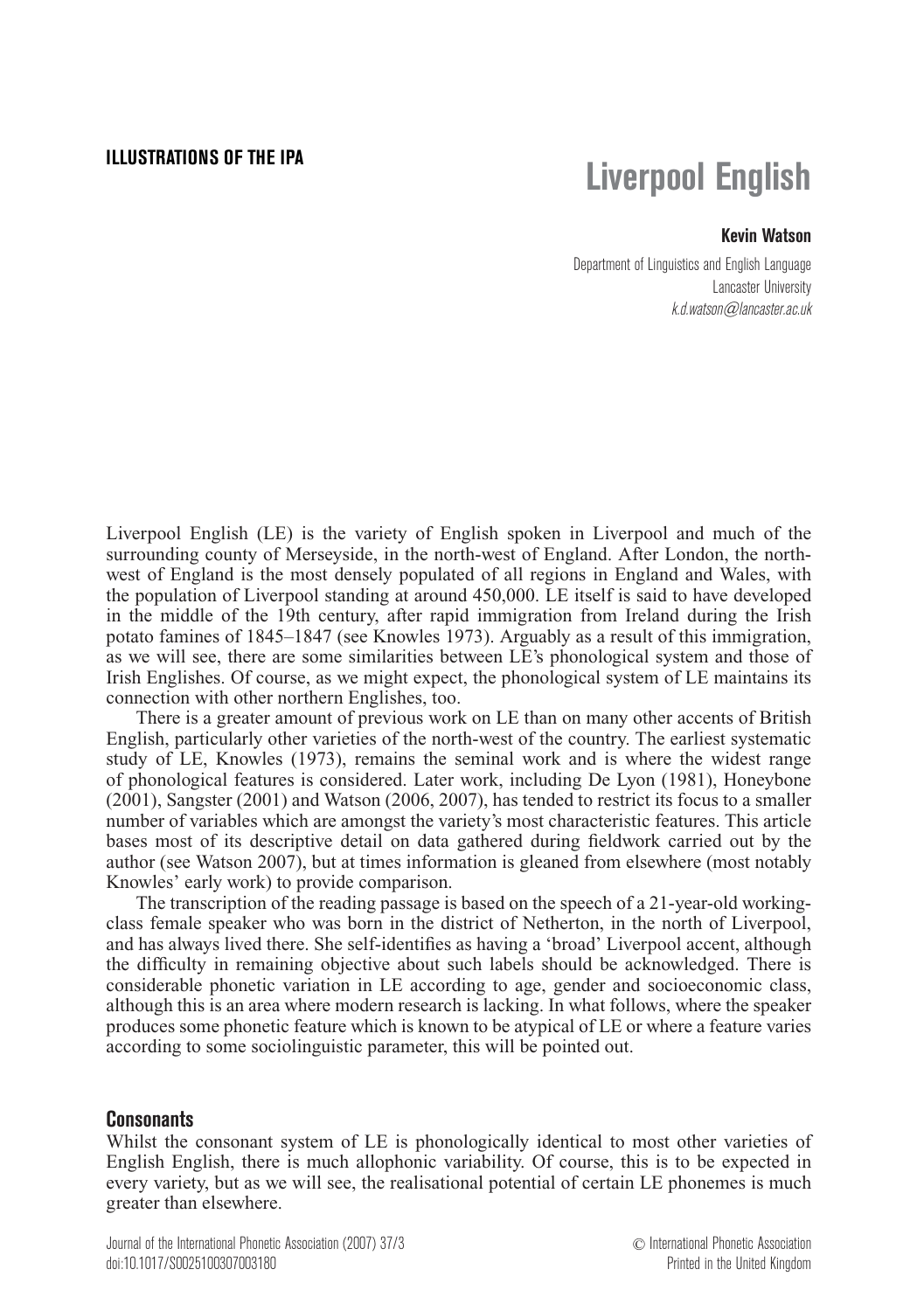|                        |   |          | Labio- |   |          |        |   |          | Post- |          |         |       |   |         |
|------------------------|---|----------|--------|---|----------|--------|---|----------|-------|----------|---------|-------|---|---------|
|                        |   | Bilabial | dental |   |          | Dental |   | Alveolar |       | alveolar | Palatal | Velar |   | Glottal |
| Plosive                | р | b        |        |   |          |        |   | d        |       |          |         | k     | g |         |
| Affricate              |   |          |        |   |          |        |   |          | tſ    | $d_3$    |         |       |   |         |
| Nasal                  |   | m        |        |   |          |        |   | n        |       |          |         |       | η |         |
| Fricative              |   |          |        | V | $\theta$ | ð      | S | z        |       | 3        |         |       |   | h       |
| Approximant            |   |          |        |   |          |        |   | r        |       |          |         |       | W |         |
| Lateral<br>approximant |   |          |        |   |          |        |   |          |       |          |         |       |   |         |

Dental fricatives / $\theta$ ,  $\delta$ / are often realised as dental stops [t, d] both word-initially, medially and finally, although dental fricatives are also found. This is arguably a feature which has been innovated into LE from varieties of Irish (Honeybone 2004). It has recently been suggested that TH-fronting, the process by which  $\langle \theta, \delta \rangle$  are realised as labiodental fricatives [f, v] and which is frequent in many other British varieties (e.g. Milton Keynes, Reading, Hull (Williams & Kerswill 1999), Newcastle (Watt & Milroy 1999)), is infrequent in LE (Watson 2005). The speaker can be heard using both standard fricative variants ( $[0]$  in *north*,  $[0]$  in *other*) and the more localised dental stop ([d] in *then*). She does not use a labiodental variant.

Post-vocalic /r/ is absent in LE, so that words like *car*, *farm*, *park* are r-less. In prevocalic and intervocalic positions,  $\langle r \rangle$  is typically realised as [x] or [x]. The tap is common in intervocalic position (e.g.  $mi[\Gamma]\sigma r$ ,  $v\in[\Gamma]v$ ) but can also occur when  $\pi$  follows an onset obstruent (e.g.*st*[|]*ip*, *b*[|]*eath*, *f*[|]*ee*). The speaker's variety is somewhat atypical of basilectal Liverpool English in this respect, as she uses the standard variant  $[x]$  in all positions (e.g.  $a$ g[ $\lceil$ *a*[ $\lceil$ *a*[ $\lceil$ *a*]*ound, st*[ $\lceil$ *a*]*onger*). The tapped realisation of /r/ is not categorically absent from her repertoire, however, as she uses [i] as the linking  $|r|$  in *stronger*[i] *of the two*. The labiodental variant, [√], is not a feature of LE, despite it spreading in other accents of British English (Foulkes & Docherty 2000).

LE is similar to other accents in the north of England in that the  $/g/$  in  $\langle$ ng $\rangle$  clusters is maintained. For example, the speaker realises *along* as [əlɒŋɡ]. In the  $\langle -ing \rangle$  morpheme, forms with the velar nasal and plosive are found, as in *singing* [smqnng], but a realisation of [an] is also likely (e.g. *sing*[an], *walk*[an]). The speaker uses [an] for the  $\langle$ -ing of *making*. Another similarity between LE and elsewhere is the dropping of /h/, most often in high frequency grammatical words (e.g. the speaker's realisation of *him*, *who*, *his*). H-dropping is not categorical, however, as the speaker's maintenance of [h] in *more he blew* testifies. /h/ is frequently maintained in lexical words (e.g. as it is in the speaker's *hard*).

It is in the system of plosives where the widest range of phonetic variation is attested. As in other varieties of English, voiceless plosives  $/p$ , t,  $k/$  are aspirated in word-initial position, except when following syllable initial  $/s/$ ,  $/p$ ,  $t$ ,  $k/$  can also be aspirated in word-final and utterance-final positions (Knowles 1973, Watson 2007). The voiceless stops are frequently realised with noticeable preaspiration utterance-finally, which might manifest itself either as a period of glottal noise or as oral frication which is produced homorganically to the stop. As is the case in Newcastle (see e.g. Docherty & Foulkes 1999), preaspiration in Liverpool English is primarily the domain of female speakers (Watson 2007).

As well as these aspirated and preaspirated variants, there is an additional range of plosive realisations which are more or less unique to Liverpool. Most of these realisations can be described as processes of LENITION – a term frequently used to group together a series of phonological weakenings which turn underlying plosives into affricates and fricatives (see e.g. Lass 1984; Harris 1990, 1994; Honeybone 2002). Indeed, plosive lenition is arguably one of the most characteristic features of Liverpool English, and one which forms a major part of the variety's stereotype.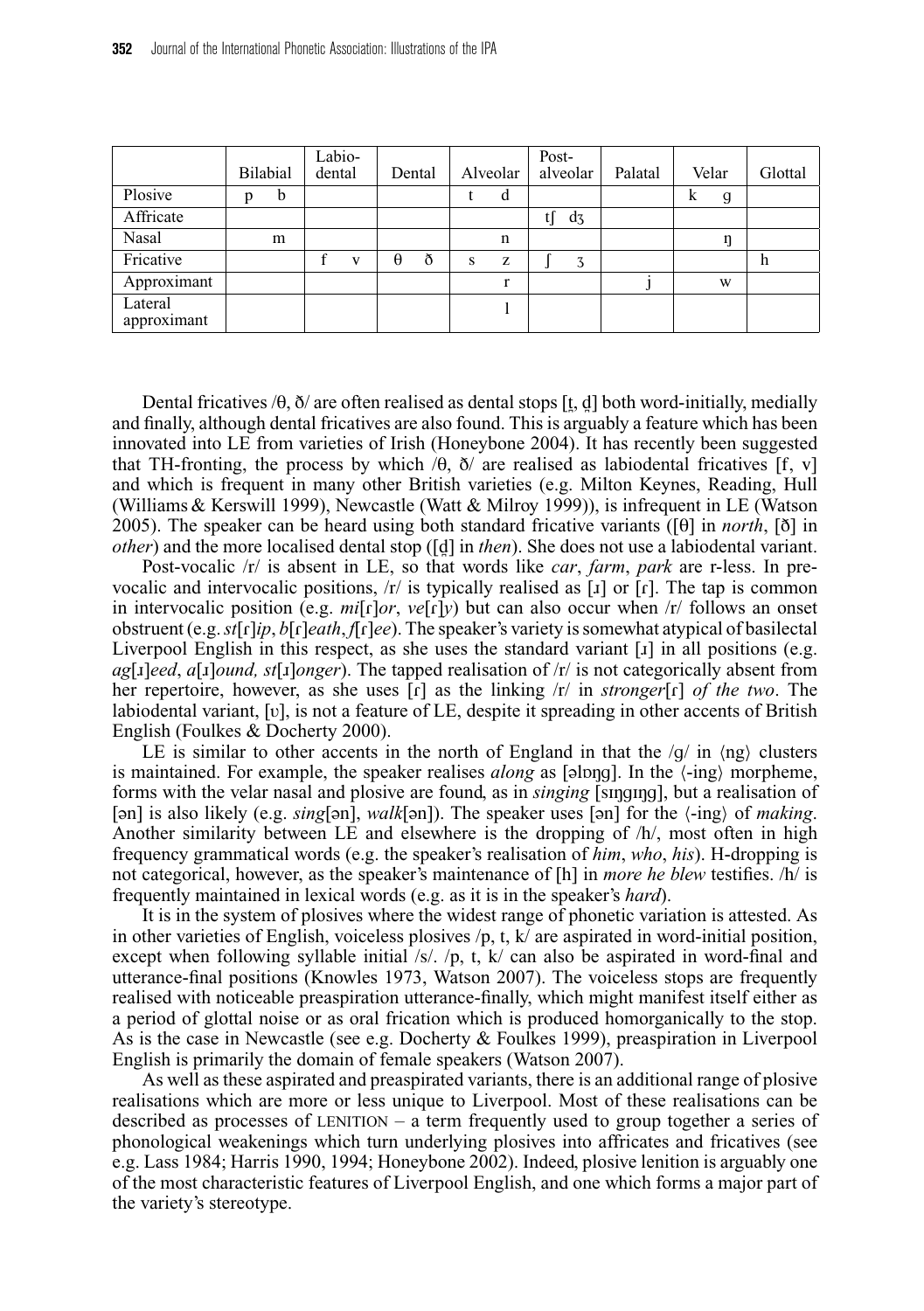For  $/t$ , affrication is common word-initially, whilst spirantisation is common in intervocalic and word-final positions. The speaker uses an affricated /t/ in word-initial position in *two* (see figure 1). She spirantises  $/t$  as well, but there are a limited number of potential candidates in the reading passage due to phonological environment restrictions. The presence of sibilant fricatives for  $/t$  does not lead to the loss of phonological contrast with /s/. Honeybone (2001) transcribes lenited /t/ as  $\lceil \delta \rceil$  which, following Pandeli et al. (1997), implies a fricative with a flat cross-sectional tongue shape (signaled by  $[\theta]$ ) at a precisely alveolar place of articulation (signaled by the double-underscore diacritic which is adapted from the 'extended IPA' used in the transcription of disordered speech). There are durational differences, too, with a longer phonetic fricative for /s/ than for /t/ (Sangster 2001). Recent work has suggested that there is a wide range of possibilities of 'stopless /t/', which can all be described as fricatives, but which are all articulated with varying degrees of approximation (Watson 2007). Rather than these realisations being the result of articulatory undershoot, there is evidence that fine-grained phonetic differences provide indexical information in LE, as they have been found to do elsewhere (see e.g. Docherty & Foulkes 1999 for Newcastle, and Jones & Llamas 2003 for Middlesbrough). Thus, these realisations represent the learned articulatory behaviour of the speakers (Docherty & Foulkes 2000, Foulkes & Docherty 2006). For example, LE /t/ for male speakers is often realised as the  $\lceil \theta \rceil$  described above, but for female /t/ the relationship between the oral and glottal gesture is more variable, so that realisations such as [hsh] are common. An example of a preaspirated, postaspirated fricative  $/t$  is provided in figure 2. Space restrictions inhibit detailed discussion of these realisations in this illustration, but see Watson (forthcoming) for a more detailed examination.

As well as realising  $/t/$  as an oral fricative, it can also be debuccalised to [h]. In older speakers, this occurs only in pre-pausal position in a small set of high frequency monosyllabic (pseudo)function words with short vowels (e.g.  $it$  [ih], *what* [w $bh$ ], *not* [n $bh$ ], *that* [dah], *lot* [lph]). For younger speakers, the realisation of  $/t/$  as [h] can also occur in polysyllabic words which end in an unstressed syllable (e.g. *market* [ma**…**xIh], *maggot* [magIh], *aggregate* [agrigh]). As the debuccalisation of  $/t/$  does not occur in any other variety of north-western English, it has been suggested that the extension of the process to polysyllabic words is an innovation which represents phonological divergence from supralocal norms (Watson 2006, 2007). Because pre-pausality is a conditioning environment for the realisation of  $/t/$  as [h], there are no potential candidates in the reading passage. Connected to the realisation of  $/t/$ as [h], in terms of the environments in which it occurs, is the realisation of  $/t/$  as a rhotic (typically [x] but also [r]).  $/t \rightarrow [x]$  and  $/t \rightarrow [h]$  can occur in a similar sets of monosyllabic words, but whereas pre-pausality is necessary for the realisation as [h], the conditioning factor for [1] is the presence of a following vowel (e.g. *get off* [genf], *that apple* [danapal], *lot of* [lbɪəv]). The realisation of  $/t$  as [1] is not unique to Liverpool English, but can be found in a range of northern English varieties (see e.g. Wells 1982). Like for  $/t \rightarrow$  [h], the tightly constrained phonological environment in which  $/t \rightarrow [1]$  occurs means it is not produced by the speaker in the passage. The final realisation of  $/t/$  is one which is very frequent in just about all varieties of British English; the realisation of  $/t$  as [?]. Early accounts of LE noted that the glottal stop was rare (Knowles 1973), and more recent work has corroborated this (Watson 2005, 2006, 2007). Knowles  $(1973)$  does comment, however, that  $[7]$  is possible preceding /l/ or other syllabic consonants. The speaker can be heard using [/] in *disputing* [dIspju**:**?n] and *immediately* [Imi:dia?li:].

It is also common for speakers to realise  $/k/$  as an affricate or a fricative, too, as the speaker's various tokens of *cloak* testify. The exact place of articulation of the fricative is mostly conditioned by assimilation to the preceding vowel. That is, palatal fricatives can be found following the close front monophthong [i**…**] and closing diphthongs [ei, ai] (e.g. *week* [wiic], *like* [laic]), and more dorsal fricatives are attested following low and back vowels (e.g. *back* [bax], *dock* [dɒ $\chi$ ]). These dorsal fricatives can be velar or uvular. Fricativisation of  $/p$ / also occurs, typically to  $[\phi]$ , but this is much less frequent than that of /t/ or /k/.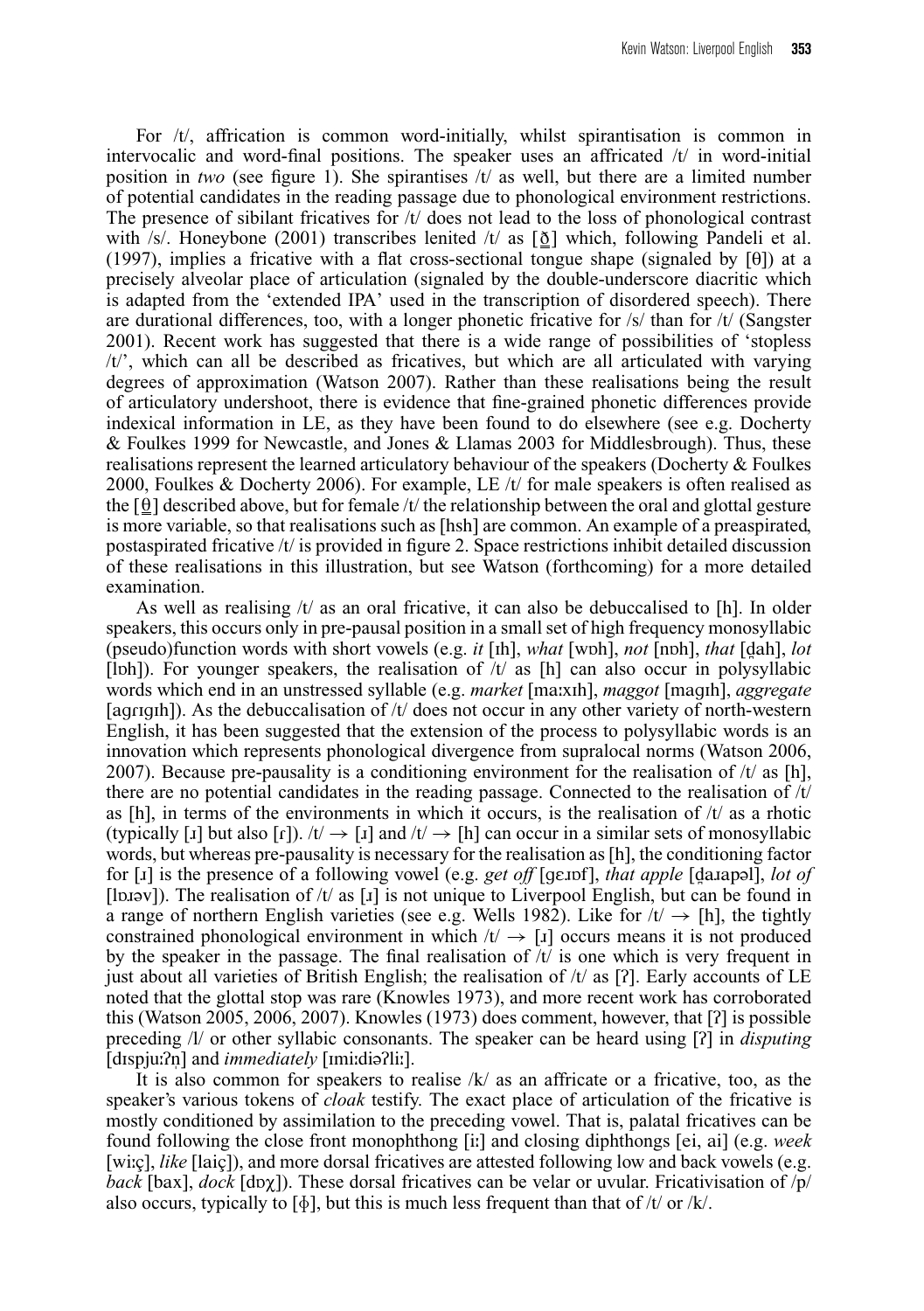

Figure 1 An affricated /t/ (circled) in word-initial position in the speaker's production of the word 'two'.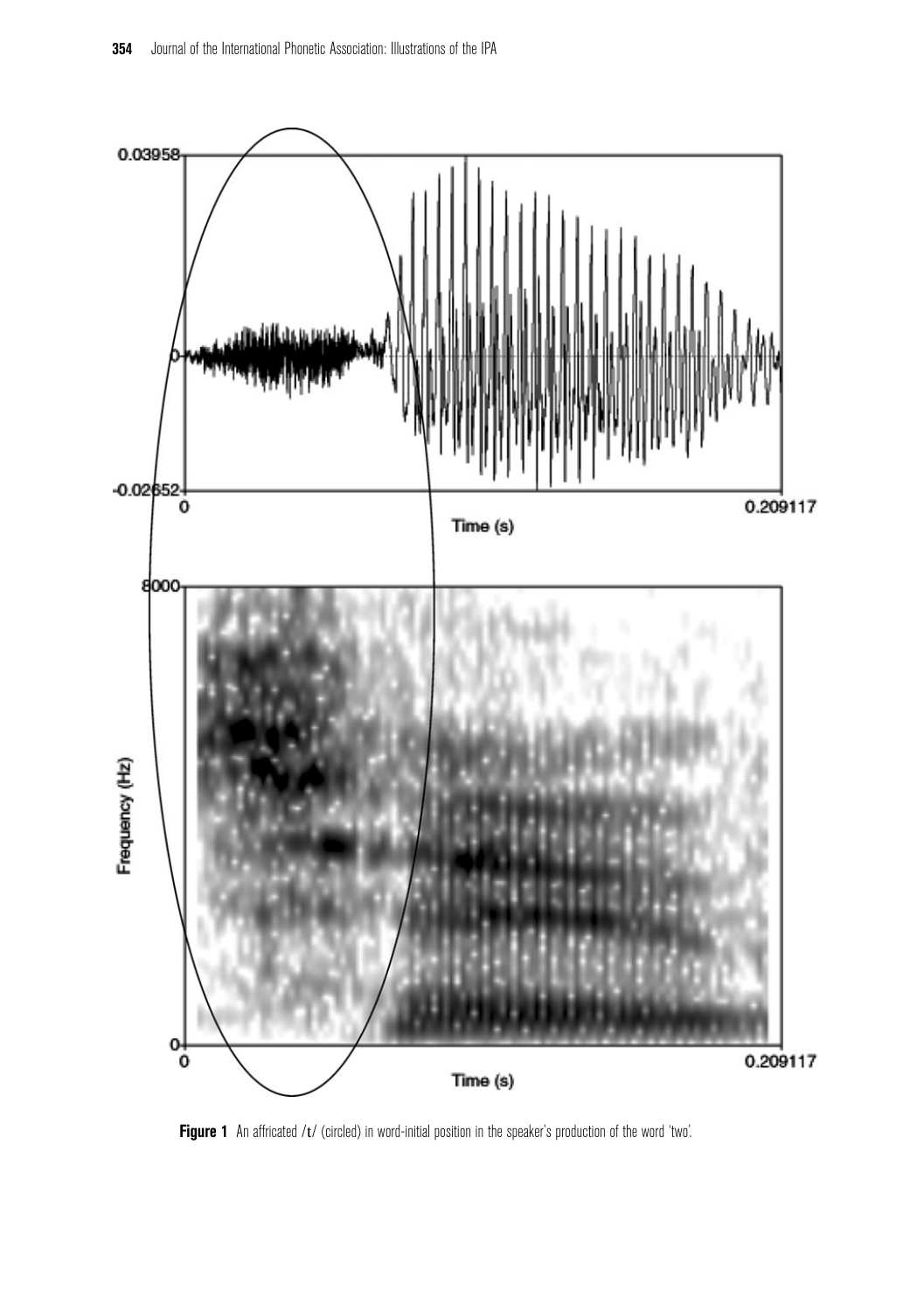

Figure 2 A preaspirated, postaspirated sibilant fricative (circled) for /t/ in pre-pausal *out*. The speaker was a 15-year-old working-class female (Watson 2007).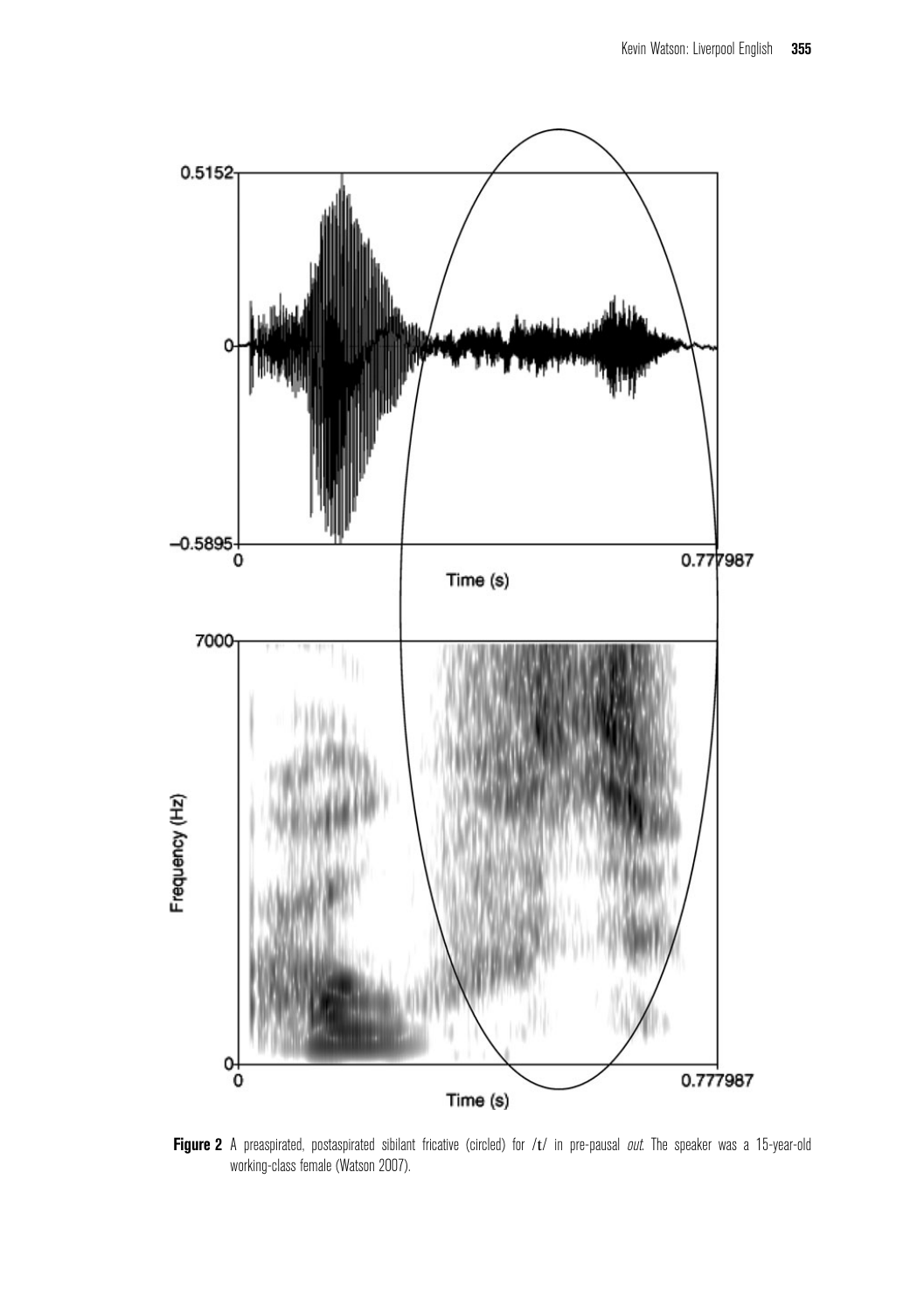

Figure 3 Realisation of /d/ as  $[\underline{\delta}]$  (circled) in the speaker's production of the pre-pausal word *could*.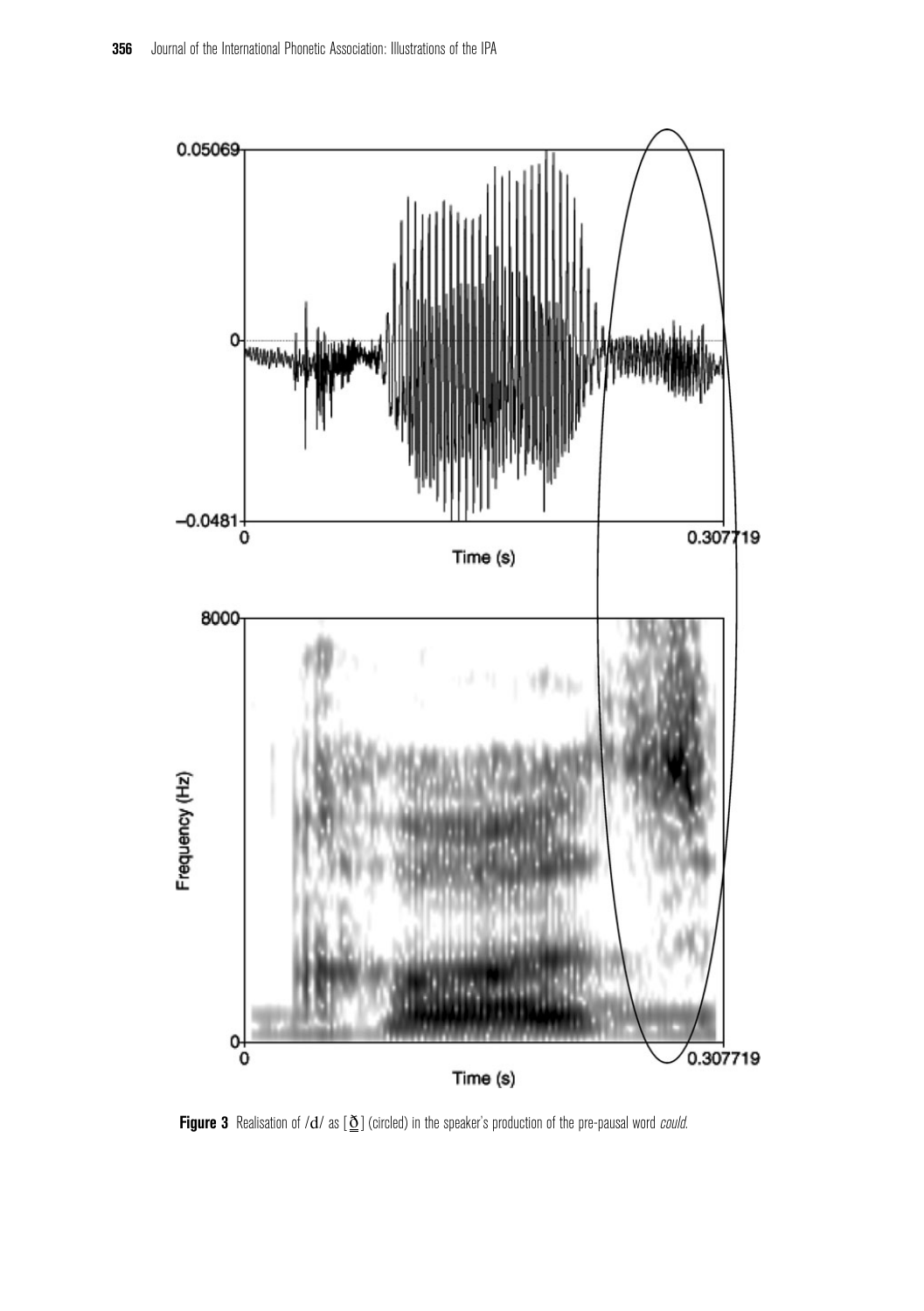Phonetic fricatives are also found for the voiced plosives /b, d, g/, although of these the lenition of /d/ is by far the most common. Because final-devoicing is common in LE, as it is in other varieties of English, the fricative realisations of  $/b$ , d, q/ are rarely voiced in final position. As with the lenited variant of /t/ described above, that of /d/ does not result in neutralisation with /z/. Instead, the fricative is articulated with a flat cross-sectional tongue shape which is not unlike the fricative variant of  $/t/$  described above. The speaker does not affricate or fricativise /b/ or /g/, but /d/ is realised as a fricative in *could* (see figure 3). In the transcription that follows, taking Pandeli et al.'s (1997) lead, I transcribe the fricative variant of  $\frac{d}{dx}$  as  $\left[\frac{\delta}{dx}\right]$ , with the caveat that it is frequently devoiced.

**Vowels**



**Figure 4** Vowel trapeziums of monophthongs and diphthongs in Liverpool English.

| $\mathbf{i}$   | heed                   | e               | hay  |
|----------------|------------------------|-----------------|------|
| I              | hid                    | aI              | high |
| e:             | heard (also hair, her) | $\overline{O}I$ | boy  |
| ε              | head                   | εu              | hoe  |
| a              | had                    | au              | how  |
| <b>a</b>       | hard ([a:] also used)  | iε              | beer |
| $\mathbf{D}$   | hod                    |                 |      |
| $\mathfrak{D}$ | hoard                  |                 |      |
| HI.            | who'd (also book)      |                 |      |
| $\sigma$       | hood                   |                 |      |
| $\Theta$       | about                  |                 |      |
|                |                        |                 |      |

The similarities between the vowels of Liverpool English and those of other northern English varieties are numerous. The distinction between  $\lceil \Lambda \rceil$  and  $\lceil \nu \rceil$  that is found in accents of southern England (and elsewhere, e.g. in varieties of English outside the British Isles) is not found in LE. Thus, words such as *foot*, *put*, *butcher*, *bus* and *putt* all have [v]. Similarly like other accents in the north, LE has the short [a] in words such as *bath*, *dance*, and *grass*, where southern English varieties have the longer [a:]. As might be expected, there is complex sociolinguistic patterning here. According to Knowles (1973, 1978), the lack of distinction between  $\Lambda$ ,  $\upsilon$ and the use of the short [a] in *bath* words is most robust in working-class speakers, with some middle-class speakers modifying towards higher prestige RP-like norms. Knowles (1978: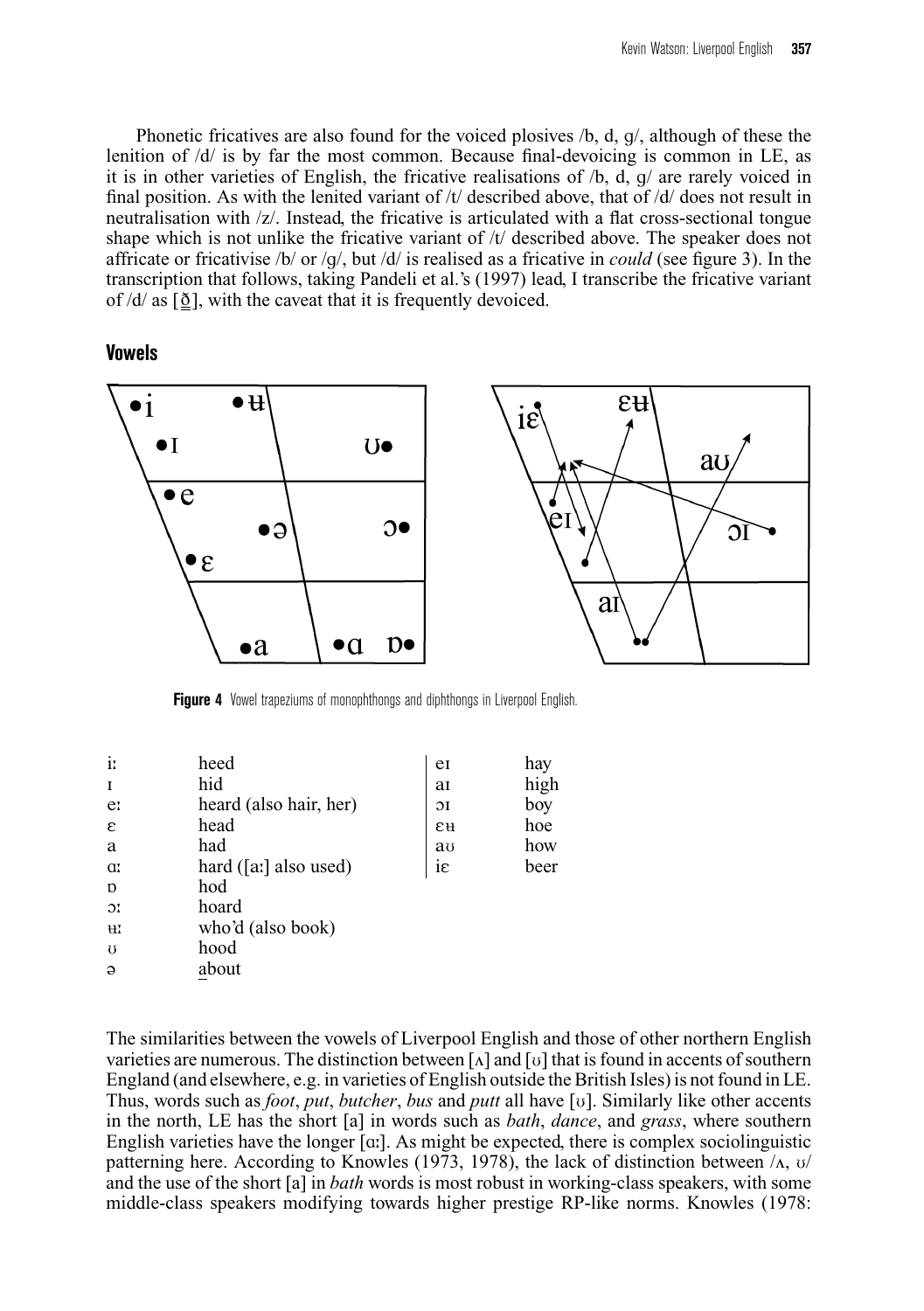86) suggests that this differentiation often leads to hypercorrection, with speakers sometimes producing utterances such as *good luck* [q $\Delta$ d luk] and *black castle* [bla:k kæsl]. Some middleclass speakers may have a [∧]∼[∪] type contrast by using a more centralised, schwa-like variant for one of the pair of vowels (e.g. *good luck* [god lak]). Although the long [a:] is not used for *bath* words, it is used in words such as *start* and *palm*, as it is elsewhere England. In Liverpool, however, for some speakers the quality of the vowel is often more front, resembling [a:] (e.g. *start* [sta: $\theta$ ], *shark* [[a:x]). Recent work has suggested that this fronter variant is used mostly by male speakers, with female speakers preferring the back variant [a**:**] (Watson 2005). The speaker follows this pattern, using [A**…**] in *hard*.

For many speakers of LE, there is a lack of contrast between the vowel in words like *square*, *hair*, and that in words like *nurse*, *her*. Typically, both sets have a front variant such as [e**…**] or [E**…**], or even [I**…**]. De Lyon (1981) establishes no less than 18 different realisations for the vowel in *square* words, ranging from [ca] to [3] to [3], and lists 15 different forms of the vowel for *nurse* words, including [3],  $[\infty]$  and  $[\infty]$ . It is not clear from de Lyon (1981), however, whether these variants pattern in sociolinguistically structured ways, as their distribution is not successfully quantified. It could be, for example, that the variation is more a result of phonological environment than any sociolinguistic patterning, but more research is required to investigate this further. According to Knowles (1973), middle class speakers are more likely to have an RP-like distinction between *nurse* and *square* words, using [3:] and something like  $[\epsilon]$  respectively. In the passage, the speaker uses a close front variant  $[\iota]$  in *first*.

As with other accents in the north of England, words such as *book*, *cook* and *look* typically have a long vowel in Liverpool rather than the short  $[v]$  found elsewhere. The long vowel is typically produced in an advanced position, most frequently as a central  $\lceil \frac{1}{2} \rceil$  but also as a fully front [y]. This results in minimal pairs such as *look* [luk]/*luck* [lvk], and *book*  $[bu: k]/buck$  [buk]. The use of [ $u:$ ] in *look* words occurs more often in the working class than the middle class for Knowles' (1973) speakers, but recent work has suggested that this feature is recessive, occurring less frequently in younger people (Watson 2005). The vowel in e.g. *goose* and *hoop*, is also typically articulated in an advanced position. The speaker produces an advanced variant in *blew* and *two*.

Perhaps the biggest difference between Liverpool English vowels and those of many other northern English varieties is that Liverpool English has diphthongs in words like *face* [feis] and *goat* [geut]. Diphthongs are also used in *choice* [t[ois], *price* [piais] and *mouth* [mau0], as they are elsewhere. For some speakers the vowel in *price* can monophthongise before certain consonants (e.g. *time* [ta**…**m], *five* [fa**…**v]) but this has not yet been systematically investigated. There is also variation in the vowel of *goat*, which most typically has a fronted onset and offset (e.g.  $\varepsilon$ u) but can also be realised as  $[\varepsilon \omega, \varepsilon \omega, \partial u, \varepsilon \omega]$  or the more standard  $[\partial \omega]$ .

#### **Stress and intonation**

Previous work on LE intonation is minimal. Only Knowles (1973) has provided a systematic auditory investigation of prosodic issues, although more recent acoustic work is underway (Grabe 2004, Grabe, Kochanski & Coleman 2005). Knowles (1973) argues that LE pitch range is narrower than other varieties of English, and that this makes the distinction of tones difficult to detect. However, LE is known to have intonational similarities to other northern English accents, and also to share features with varieties of Irish English. For example, Knowles (1973: 188) refers to a tone which he calls the *step*, in which a high level tone follows the initial rise. This is comparable to the RISE-PLATEAU which is one of the most common tones in Belfast English (Grabe et al. 2005). More systematic investigation is required if we are to understand the relationship between the prosodic system of LE and that of other English varieties.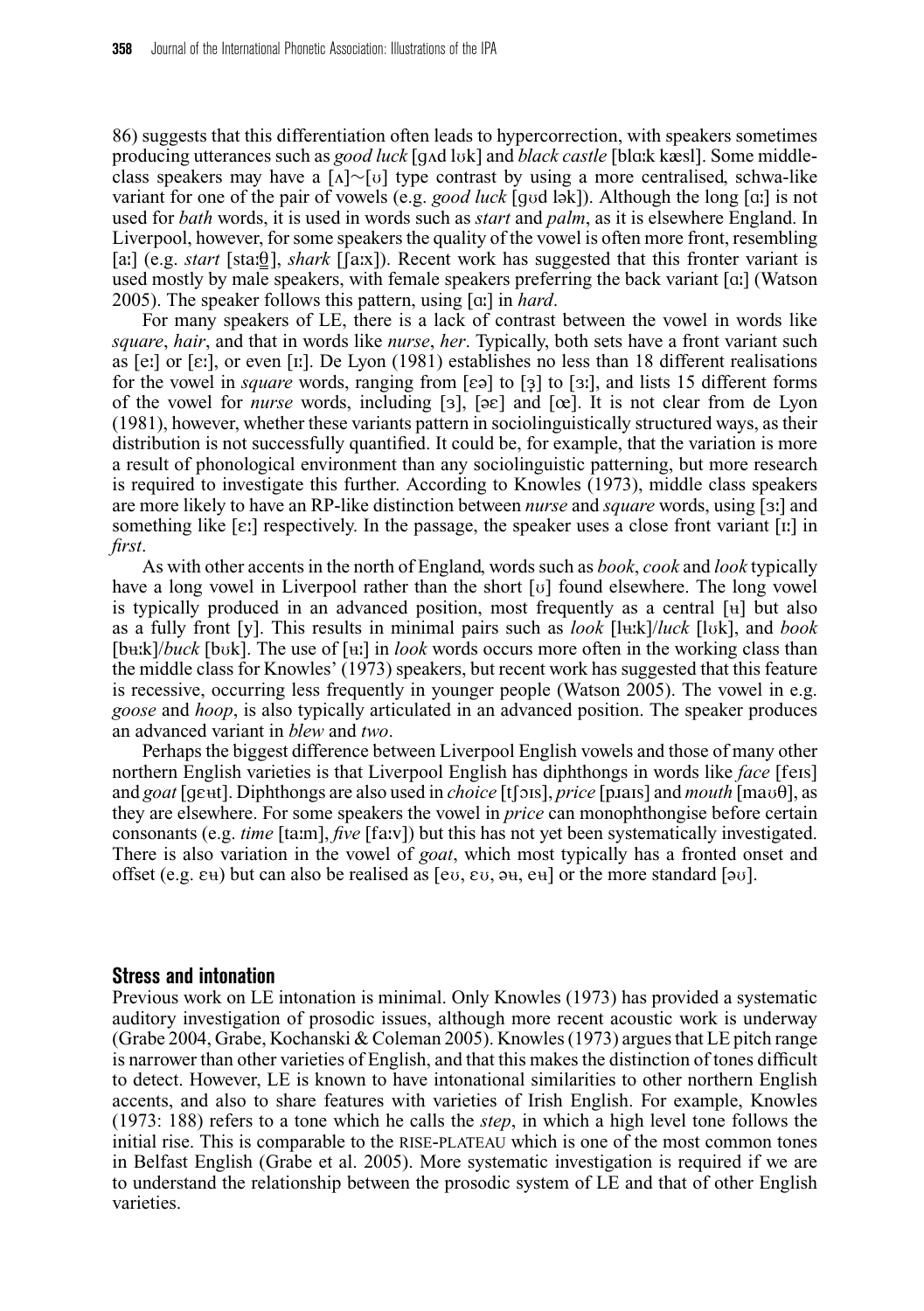#### **Transcription of recorded passage**

Two transcriptions are provided. The first uses the phonemic symbols outlined above, whilst the second is a narrower phonetic transcription that focuses specifically on the pronunciation of the speaker and demonstrates some of the variation that has been encountered throughout this illustration.

#### Phonemic transcription

 $\delta$  a no*i* θ wind an  $\delta$  a sun wa dispjuttan wit [ waz  $\delta$  a strong a wen a traval a keim  $\alpha$ <sub>n</sub> plong rapt in  $\alpha$  wom kleuk dei agriid dat d $\alpha$  won  $\alpha$ : feist suksified in meikan ðə travələ teik iz kleuk pf fud bii kənsidəd strongə ðan ði: uðə ən ðen ðə noːθ wind blʉː əz haːd əz iː kʊd bʊt ðə mɔː hiː blʉː ðə mɔː klɛʉsli dɪd ðə travala feuld iz kleuk araund im and at last ða no:0 wind geiv up ði: atempt ðen ðə sun faind aut woimli ən imiidiətli ðə travələ tuk iz kle<del>u</del>k pf ən se<del>u</del>  $\delta$ <sub>2</sub> no*i*θ wind waz ablaidzd ta kanfes δat δa sun waz δa stronga av δa t<del>u</del>:

#### Phonetic transcription

 $\delta$  a no*i* θ wind n a sum wa dispj $\mu$ ?m wit [ waz  $\delta$  sti $\delta$  nga wen a t [ i avla k<sup>h</sup>eim  $\alpha$ <sub>1</sub>) alõng  $\alpha$ ap<sup>t</sup> in  $\alpha$  wo $\alpha$ m k<sup>h</sup>le $\alpha$ <sub>x</sub> dei griid dat' d $\alpha$  won  $\alpha$ ; fins uksiid<sup>z</sup> im meiçant ə t∫1avlə t<sup>s</sup>eıç ız klɛʉx ɒf ∫ʊb' bi kʰnsıdəd st∫ıp̃ŋə ðn̩ ðiː ʊðə ən d̪ɛn̪ ə nɔːθ  $w$ ım blu: əz hɑ:ðੂ əz iː kʰʊðੂ bʊt̪ d̪ə mɔ: hiː blu: ðə mɔ: kʰļ̯əʉsli: d²ɪd̪ ðə tʃɹavlə fəulðૄ: kʰlɛʉx̞ əraʊnd<sup>z</sup> ṃ ən aʔ las ðə nɔːθ wɪŋ gɪv ʊp ðiː ət<sup>s</sup>ɛmp<sup>٦</sup>tˤ</sup> d̪ɛn̪ ə sʊn  $\int$ aːınd aʊp' wɔːmliː an əmiːð̪əʔl̯ i̯ː ðə tʃ. $\int$ avlə t $^{\circ}$ ʊx əz kʰlɛʉx̣ ɒf n̩ sɛʉ ðə nɔːθ wim wəz əblar $\zeta$  ə k<sup>h</sup>ņfes ðə? ðə sum əz: s∫trɒŋgər əy ðə t $^{\rm s}$ <del>u</del>:

### **Acknowledgements**

With thanks to Patrick Honeybone and Paul Kerswill for their comments on a draft of this illustration.

### **References**

- DE LYON, H. (1981). *A Sociolinguistic Study of Aspects of the Liverpool Accent*. M.Phil. dissertation, University of Liverpool.
- DOCHERTY, G. J. & FOULKES, P. (1999). Derby and Newcastle: instrumental phonetics and variationist studies. In Foulkes & Docherty (eds.), 47–72.
- DOCHERTY, G. J. & FOULKES, P. (2000). Speaker, speech and knowledge of sound. In Burton-Roberts, N., Carr, P. & Docherty, G. J. (eds.), *Phonological Knowledge: Conceptual and Empirical Issues*, 105–129. Cambridge: Cambridge University Press.
- FOULKES, P. & DOCHERTY, G. J. (eds.) (1999). *Urban Voices: Accent Studies in the British Isles*. London: Arnold.
- FOULKES, P. & DOCHERTY, G. J. (2000). Another chapter in the story of /r/: 'labiodental' variants in British English. *Journal of Sociolinguistics* **4**, 30–59.
- FOULKES, P. & DOCHERTY, G. J. (2006). The social life of phonetics and phonology. *Journal of Phonetics* **34** (4), 409–438.
- GRABE, E. (2004). Intonational variation in urban dialects of English spoken in the British Isles. In Gilles, P. & Peters, J. (eds.), *Regional Variation in Intonation*, 9–31. Tuebingen: Niemeyer.